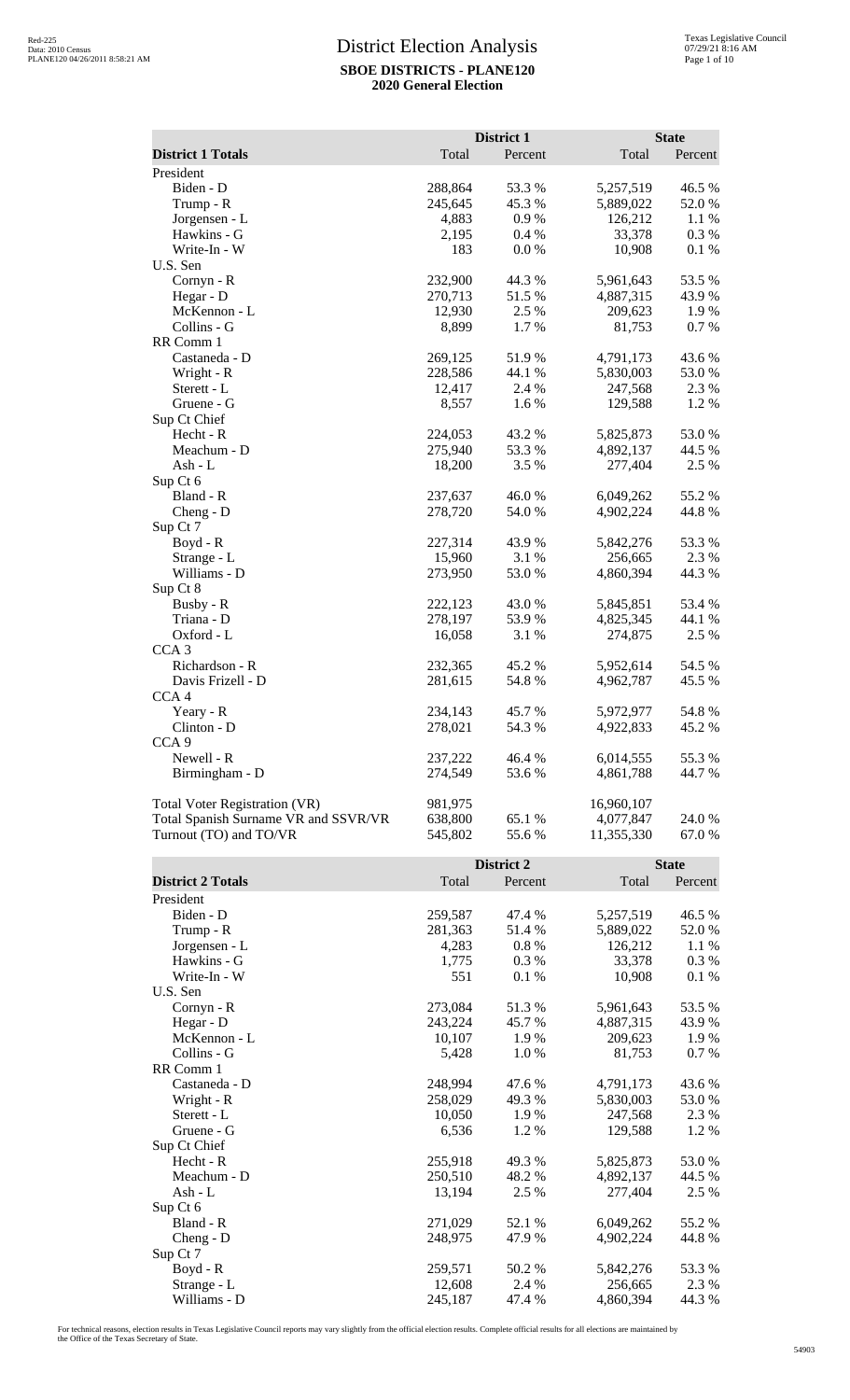|                                      |         | District 2 | <b>State</b> |         |
|--------------------------------------|---------|------------|--------------|---------|
| <b>District 2 Totals</b>             | Total   | Percent    | Total        | Percent |
| Sup Ct 8                             |         |            |              |         |
| Busby - $R$                          | 256,060 | 49.3 %     | 5,845,851    | 53.4 %  |
| Triana - D                           | 250,859 | 48.3 %     | 4,825,345    | 44.1 %  |
| Oxford - L                           | 12,311  | 2.4 %      | 274,875      | 2.5 %   |
| CCA <sub>3</sub>                     |         |            |              |         |
| Richardson - R                       | 264,414 | 50.9 %     | 5,952,614    | 54.5 %  |
| Davis Frizell - D                    | 255,048 | 49.1 %     | 4,962,787    | 45.5 %  |
| CCA <sub>4</sub>                     |         |            |              |         |
| Yeary - R                            | 266,519 | 51.6 %     | 5,972,977    | 54.8%   |
| $Clinton - D$                        | 250,056 | 48.4 %     | 4,922,833    | 45.2 %  |
| CCA <sub>9</sub>                     |         |            |              |         |
| Newell - R                           | 269,415 | 52.3 %     | 6,014,555    | 55.3 %  |
| Birmingham - D                       | 245,927 | 47.7 %     | 4,861,788    | 44.7 %  |
| <b>Total Voter Registration (VR)</b> | 950,801 |            | 16,960,107   |         |
| Total Spanish Surname VR and SSVR/VR | 584,713 | 61.5 %     | 4,077,847    | 24.0 %  |
| Turnout (TO) and TO/VR               | 550,917 | 57.9 %     | 11,355,330   | 67.0 %  |

|                                      |           | District 3 |            | <b>State</b> |
|--------------------------------------|-----------|------------|------------|--------------|
| <b>District 3 Totals</b>             | Total     | Percent    | Total      | Percent      |
| President                            |           |            |            |              |
| Biden - D                            | 361,827   | 59.4 %     | 5,257,519  | 46.5 %       |
| Trump - R                            | 238,999   | 39.2 %     | 5,889,022  | 52.0%        |
| Jorgensen - L                        | 5,754     | 0.9%       | 126,212    | 1.1 %        |
| Hawkins - G                          | 2,372     | 0.4%       | 33,378     | 0.3%         |
| Write-In - W                         | 391       | 0.1 %      | 10,908     | 0.1%         |
| U.S. Sen                             |           |            |            |              |
| $Cornyn - R$                         | 235,090   | 39.9%      | 5,961,643  | 53.5 %       |
| Hegar - D                            | 334,845   | 56.9%      | 4,887,315  | 43.9%        |
| McKennon - L                         | 12,401    | 2.1 %      | 209,623    | 1.9%         |
| Collins - G                          | 6,179     | 1.0%       | 81,753     | 0.7%         |
| RR Comm 1                            |           |            |            |              |
| Castaneda - D                        | 341,580   | 58.6%      | 4,791,173  | 43.6 %       |
| Wright - R                           | 219,970   | 37.7 %     | 5,830,003  | 53.0%        |
| Sterett - L                          | 12,494    | 2.1 %      | 247,568    | 2.3 %        |
| Gruene - G                           | 8,822     | 1.5 %      | 129,588    | 1.2%         |
| Sup Ct Chief                         |           |            |            |              |
| Hecht - R                            | 218,909   | 37.7 %     | 5,825,873  | 53.0%        |
| Meachum - D                          | 344,707   | 59.4 %     | 4,892,137  | 44.5 %       |
| Ash - L                              | 16,805    | 2.9 %      | 277,404    | 2.5 %        |
| Sup Ct 6                             |           |            |            |              |
| Bland - R                            | 230,319   | 39.9 %     | 6,049,262  | 55.2 %       |
| Cheng - D                            | 346,244   | 60.1%      | 4,902,224  | 44.8%        |
| Sup Ct 7                             |           |            |            |              |
| $Boyd - R$                           | 222,649   | 38.5 %     | 5,842,276  | 53.3 %       |
| Strange - L                          | 15,461    | 2.7 %      | 256,665    | 2.3 %        |
| Williams - D                         | 340,732   | 58.9%      | 4,860,394  | 44.3 %       |
| Sup Ct 8                             |           |            |            |              |
| Busby - R                            | 217,883   | 37.7 %     | 5,845,851  | 53.4 %       |
| Triana - D                           | 344,380   | 59.5 %     | 4,825,345  | 44.1 %       |
| Oxford - L                           | 16,266    | 2.8%       | 274,875    | 2.5 %        |
| CCA <sub>3</sub>                     |           |            |            |              |
| Richardson - R                       | 227,751   | 39.5 %     | 5,952,614  | 54.5 %       |
| Davis Frizell - D                    | 348,332   | 60.5 %     | 4,962,787  | 45.5 %       |
| CCA <sub>4</sub>                     |           |            |            |              |
| Yeary - R                            | 229,443   | 39.8%      | 5,972,977  | 54.8%        |
| Clinton - D                          | 346,795   | 60.2 %     | 4,922,833  | 45.2 %       |
| CCA <sub>9</sub>                     |           |            |            |              |
| Newell - R                           | 232,821   | 40.6%      | 6,014,555  | 55.3%        |
| Birmingham - D                       | 341,308   | 59.4 %     | 4,861,788  | 44.7 %       |
|                                      |           |            |            |              |
| <b>Total Voter Registration (VR)</b> | 1,027,394 |            | 16,960,107 |              |
| Total Spanish Surname VR and SSVR/VR | 606,630   | 59.0 %     | 4,077,847  | 24.0 %       |
| Turnout (TO) and TO/VR               | 613,498   | 59.7 %     | 11,355,330 | 67.0%        |
|                                      |           | District 4 |            | <b>State</b> |
| <b>District 4 Totals</b>             | Total     | Percent    | Total      | Percent      |
| President                            |           |            |            |              |
| Biden - D                            | 388,518   | 75.9%      | 5,257,519  | 46.5 %       |
| Trump - R                            | 117,290   | 22.9%      | 5,889,022  | 52.0 %       |
| Jorgensen - L                        | 3,777     | 0.7%       | 126,212    | 1.1 %        |
| Hawkins - G                          | 1,980     | 0.4 %      | 33,378     | 0.3%         |
| Write-In - W                         | 103       | 0.0 %      | 10,908     | 0.1 %        |

For technical reasons, election results in Texas Legislative Council reports may vary slightly from the official election results. Complete official results for all elections are maintained by<br>the Office of the Texas Secre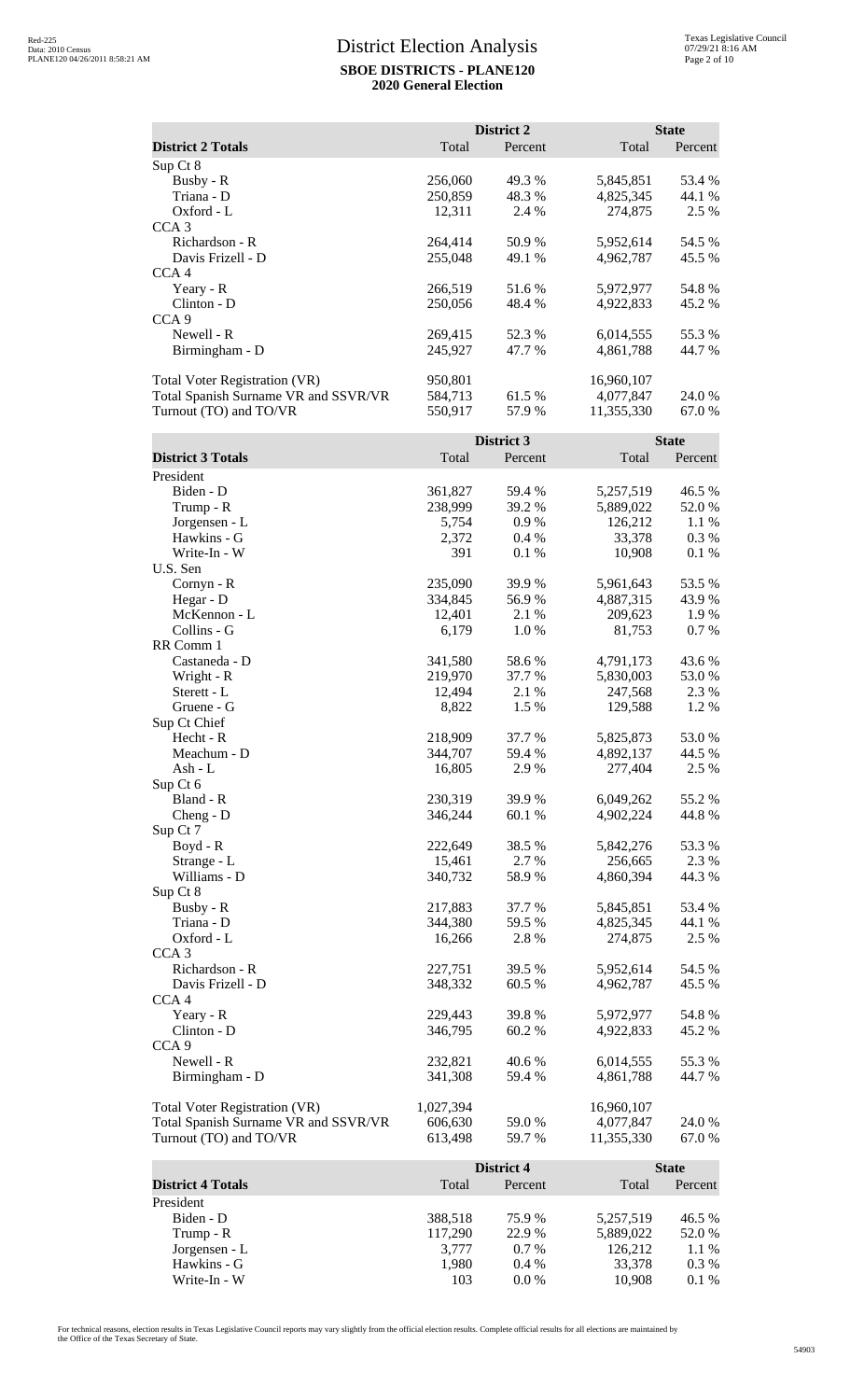| <b>District 4 Totals</b><br>Total<br>Percent<br>Total<br>Percent<br>U.S. Sen<br>117,125<br>23.5 %<br>5,961,643<br>53.5%<br>Cornyn - R<br>Hegar - D<br>73.5 %<br>4,887,315<br>43.9 %<br>366,628<br>McKennon - L<br>9,199<br>1.8%<br>209,623<br>1.9%<br>Collins - G<br>81,753<br>0.7 %<br>5,583<br>1.1 %<br>RR Comm 1<br>Castaneda - D<br>368,850<br>74.6%<br>43.6%<br>4,791,173<br>109,249<br>22.1 %<br>Wright - R<br>5,830,003<br>53.0%<br>Sterett - L<br>8,843<br>1.8%<br>247,568<br>2.3 %<br>1.2%<br>Gruene - G<br>7,637<br>1.5 %<br>129,588<br>Sup Ct Chief<br>Hecht - R<br>111,365<br>22.5 %<br>5,825,873<br>53.0% |
|------------------------------------------------------------------------------------------------------------------------------------------------------------------------------------------------------------------------------------------------------------------------------------------------------------------------------------------------------------------------------------------------------------------------------------------------------------------------------------------------------------------------------------------------------------------------------------------------------------------------|
|                                                                                                                                                                                                                                                                                                                                                                                                                                                                                                                                                                                                                        |
|                                                                                                                                                                                                                                                                                                                                                                                                                                                                                                                                                                                                                        |
|                                                                                                                                                                                                                                                                                                                                                                                                                                                                                                                                                                                                                        |
|                                                                                                                                                                                                                                                                                                                                                                                                                                                                                                                                                                                                                        |
|                                                                                                                                                                                                                                                                                                                                                                                                                                                                                                                                                                                                                        |
|                                                                                                                                                                                                                                                                                                                                                                                                                                                                                                                                                                                                                        |
|                                                                                                                                                                                                                                                                                                                                                                                                                                                                                                                                                                                                                        |
|                                                                                                                                                                                                                                                                                                                                                                                                                                                                                                                                                                                                                        |
|                                                                                                                                                                                                                                                                                                                                                                                                                                                                                                                                                                                                                        |
|                                                                                                                                                                                                                                                                                                                                                                                                                                                                                                                                                                                                                        |
|                                                                                                                                                                                                                                                                                                                                                                                                                                                                                                                                                                                                                        |
|                                                                                                                                                                                                                                                                                                                                                                                                                                                                                                                                                                                                                        |
|                                                                                                                                                                                                                                                                                                                                                                                                                                                                                                                                                                                                                        |
| Meachum - D<br>371,396<br>75.1 %<br>4,892,137<br>44.5 %                                                                                                                                                                                                                                                                                                                                                                                                                                                                                                                                                                |
| 2.5 %<br>Ash - L<br>11,502<br>2.3 %<br>277,404                                                                                                                                                                                                                                                                                                                                                                                                                                                                                                                                                                         |
| Sup Ct 6                                                                                                                                                                                                                                                                                                                                                                                                                                                                                                                                                                                                               |
| 24.2 %<br>55.2 %<br>Bland - R<br>119,503<br>6,049,262                                                                                                                                                                                                                                                                                                                                                                                                                                                                                                                                                                  |
| 373,525<br>75.8%<br>4,902,224<br>44.8%<br>Cheng - D                                                                                                                                                                                                                                                                                                                                                                                                                                                                                                                                                                    |
| Sup Ct 7                                                                                                                                                                                                                                                                                                                                                                                                                                                                                                                                                                                                               |
| 22.5 %<br>111,014<br>5,842,276<br>53.3 %<br>$Boyd - R$                                                                                                                                                                                                                                                                                                                                                                                                                                                                                                                                                                 |
| 1.9%<br>9,452<br>256,665<br>2.3 %<br>Strange - L                                                                                                                                                                                                                                                                                                                                                                                                                                                                                                                                                                       |
| Williams - D<br>373,053<br>75.6%<br>4,860,394<br>44.3 %                                                                                                                                                                                                                                                                                                                                                                                                                                                                                                                                                                |
| Sup Ct 8                                                                                                                                                                                                                                                                                                                                                                                                                                                                                                                                                                                                               |
| Busby - R<br>22.5 %<br>110,713<br>5,845,851<br>53.4 %                                                                                                                                                                                                                                                                                                                                                                                                                                                                                                                                                                  |
| 372,259<br>75.5 %<br>Triana - D<br>4,825,345<br>44.1 %                                                                                                                                                                                                                                                                                                                                                                                                                                                                                                                                                                 |
| Oxford - L<br>9,847<br>2.0%<br>274,875<br>2.5 %                                                                                                                                                                                                                                                                                                                                                                                                                                                                                                                                                                        |
| CCA <sub>3</sub>                                                                                                                                                                                                                                                                                                                                                                                                                                                                                                                                                                                                       |
| Richardson - R<br>23.2 %<br>114,296<br>5,952,614<br>54.5 %                                                                                                                                                                                                                                                                                                                                                                                                                                                                                                                                                             |
| Davis Frizell - D<br>377,858<br>76.8%<br>4,962,787<br>45.5 %                                                                                                                                                                                                                                                                                                                                                                                                                                                                                                                                                           |
| CCA <sub>4</sub>                                                                                                                                                                                                                                                                                                                                                                                                                                                                                                                                                                                                       |
| Yeary - R<br>114,583<br>23.3 %<br>5,972,977<br>54.8%                                                                                                                                                                                                                                                                                                                                                                                                                                                                                                                                                                   |
| Clinton - D<br>377,243<br>76.7%<br>45.2 %<br>4,922,833                                                                                                                                                                                                                                                                                                                                                                                                                                                                                                                                                                 |
| CCA <sub>9</sub>                                                                                                                                                                                                                                                                                                                                                                                                                                                                                                                                                                                                       |
| Newell - R<br>23.9%<br>55.3%<br>117,451<br>6,014,555                                                                                                                                                                                                                                                                                                                                                                                                                                                                                                                                                                   |
| 373,203<br>76.1 %<br>Birmingham - D<br>4,861,788<br>44.7 %                                                                                                                                                                                                                                                                                                                                                                                                                                                                                                                                                             |
| <b>Total Voter Registration (VR)</b><br>872,999<br>16,960,107                                                                                                                                                                                                                                                                                                                                                                                                                                                                                                                                                          |
| Total Spanish Surname VR and SSVR/VR<br>285,293<br>32.7 %<br>4,077,847<br>24.0 %                                                                                                                                                                                                                                                                                                                                                                                                                                                                                                                                       |
| Turnout (TO) and TO/VR<br>58.6%<br>11,355,330<br>511,875<br>67.0 %                                                                                                                                                                                                                                                                                                                                                                                                                                                                                                                                                     |
| District 5<br><b>State</b>                                                                                                                                                                                                                                                                                                                                                                                                                                                                                                                                                                                             |
| <b>District 5 Totals</b><br>Total<br>Percent<br>Total<br>Percent                                                                                                                                                                                                                                                                                                                                                                                                                                                                                                                                                       |
| President                                                                                                                                                                                                                                                                                                                                                                                                                                                                                                                                                                                                              |

| President        |         |         |           |        |
|------------------|---------|---------|-----------|--------|
| Biden - D        | 554,766 | 52.9 %  | 5,257,519 | 46.5 % |
| Trump - R        | 475,249 | 45.3%   | 5,889,022 | 52.0%  |
| Jorgensen - L    | 13,787  | 1.3 %   | 126,212   | 1.1 %  |
| Hawkins - G      | 3,059   | $0.3\%$ | 33,378    | 0.3%   |
| Write-In - W     | 1,718   | 0.2%    | 10,908    | 0.1 %  |
| U.S. Sen         |         |         |           |        |
| $Cornyn - R$     | 495,871 | 47.9 %  | 5,961,643 | 53.5 % |
| Hegar - D        | 513,501 | 49.6 %  | 4,887,315 | 43.9%  |
| McKennon - L     | 19,856  | 1.9 %   | 209,623   | 1.9 %  |
| Collins - G      | 6,468   | $0.6\%$ | 81,753    | 0.7 %  |
| RR Comm 1        |         |         |           |        |
| Castaneda - D    | 499,707 | 49.0 %  | 4,791,173 | 43.6 % |
| Wright - R       | 478,421 | 46.9%   | 5,830,003 | 53.0%  |
| Sterett - L      | 25,680  | 2.5 %   | 247,568   | 2.3 %  |
| Gruene - G       | 15,511  | 1.5 %   | 129,588   | 1.2%   |
| Sup Ct Chief     |         |         |           |        |
| $Hecht - R$      | 482,285 | 47.3 %  | 5,825,873 | 53.0%  |
| Meachum - D      | 508,893 | 49.9 %  | 4,892,137 | 44.5 % |
| Ash - L          | 29,067  | 2.8%    | 277,404   | 2.5 %  |
| Sup Ct 6         |         |         |           |        |
| Bland - R        | 502,723 | 49.6 %  | 6,049,262 | 55.2 % |
| $Cheng - D$      | 511,167 | 50.4 %  | 4,902,224 | 44.8%  |
| Sup Ct 7         |         |         |           |        |
| Boyd - R         | 484,135 | 47.7%   | 5,842,276 | 53.3%  |
| Strange - L      | 26,997  | 2.7 %   | 256,665   | 2.3 %  |
| Williams - D     | 503,924 | 49.6 %  | 4,860,394 | 44.3 % |
| Sup Ct 8         |         |         |           |        |
| Busby - R        | 482,352 | 47.6 %  | 5,845,851 | 53.4 % |
| Triana - D       | 502,228 | 49.5 %  | 4,825,345 | 44.1 % |
| Oxford - L       | 29,125  | 2.9%    | 274,875   | 2.5 %  |
| CCA <sub>3</sub> |         |         |           |        |
| Richardson - R   | 495,162 | 49.1 %  | 5,952,614 | 54.5 % |

For technical reasons, election results in Texas Legislative Council reports may vary slightly from the official election results. Complete official results for all elections are maintained by<br>the Office of the Texas Secre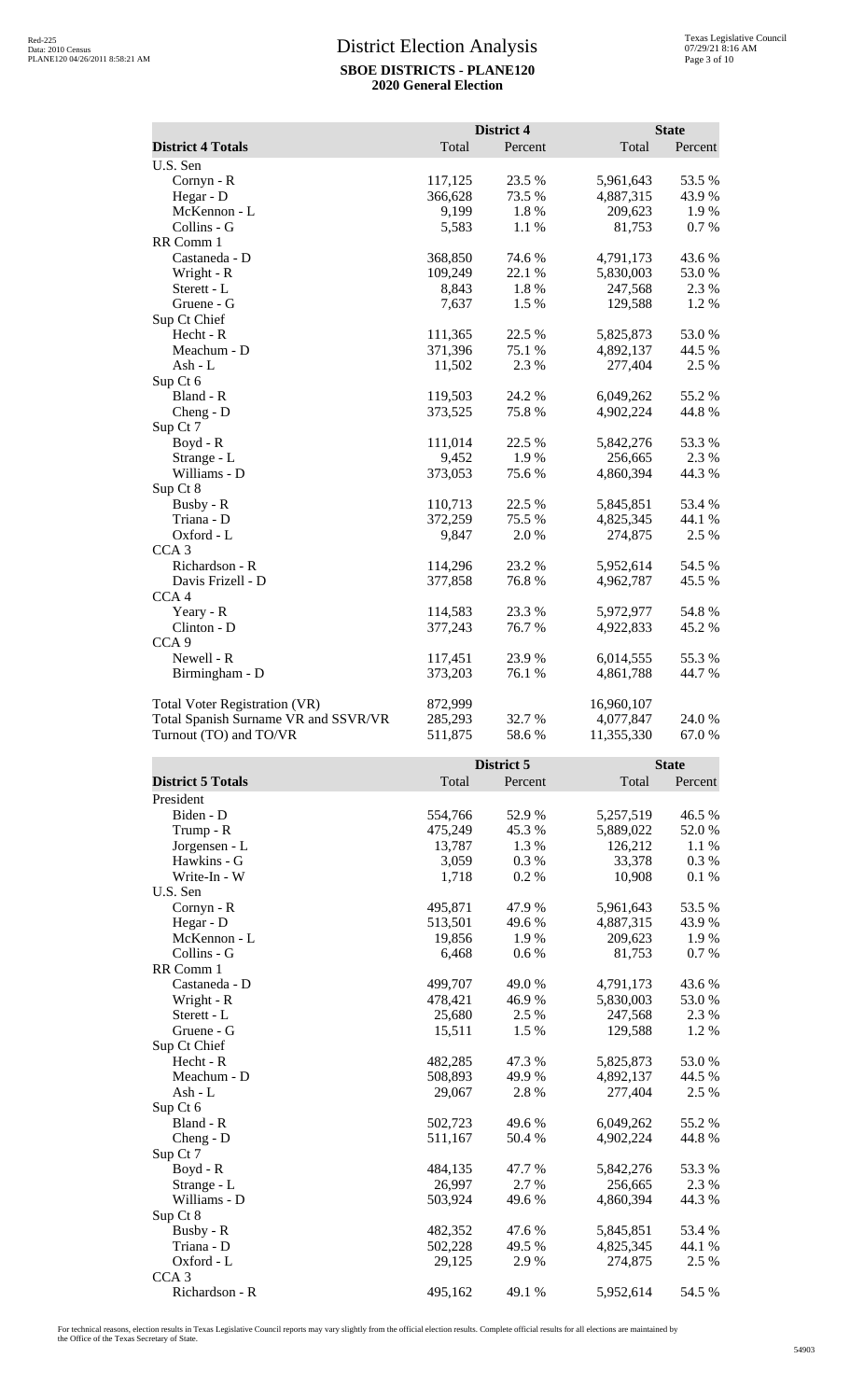|                                                                              |                      | District 5      |                         | <b>State</b>     |
|------------------------------------------------------------------------------|----------------------|-----------------|-------------------------|------------------|
| <b>District 5 Totals</b>                                                     | Total                | Percent         | Total                   | Percent          |
| CCA <sub>3</sub>                                                             |                      |                 |                         |                  |
| Davis Frizell - D                                                            | 513,949              | 50.9%           | 4,962,787               | 45.5 %           |
| CCA <sub>4</sub>                                                             |                      |                 |                         |                  |
| Yeary - R<br>Clinton - D                                                     | 498,172              | 49.4 %          | 5,972,977               | 54.8%            |
| CCA <sub>9</sub>                                                             | 510,137              | 50.6 %          | 4,922,833               | 45.2 %           |
| Newell - R                                                                   | 501,989              | 49.9%           | 6,014,555               | 55.3%            |
| Birmingham - D                                                               | 503,427              | 50.1 %          | 4,861,788               | 44.7 %           |
|                                                                              |                      |                 |                         |                  |
| <b>Total Voter Registration (VR)</b>                                         | 1,455,835            |                 | 16,960,107              |                  |
| Total Spanish Surname VR and SSVR/VR<br>Turnout (TO) and TO/VR               | 310,422<br>1,053,279 | 21.3%<br>72.3 % | 4,077,847<br>11,355,330 | 24.0 %<br>67.0%  |
|                                                                              |                      |                 |                         |                  |
|                                                                              |                      | District 6      |                         | <b>State</b>     |
| <b>District 6 Totals</b>                                                     | Total                | Percent         | Total                   | Percent          |
| President                                                                    |                      |                 |                         |                  |
| Biden - D                                                                    | 391,913              | 50.6%<br>47.9%  | 5,257,519               | 46.5 %           |
| Trump - R<br>Jorgensen - L                                                   | 371,101<br>8,796     | 1.1 %           | 5,889,022<br>126,212    | 52.0%<br>1.1 %   |
| Hawkins - G                                                                  | 2,157                | 0.3%            | 33,378                  | 0.3%             |
| Write-In - W                                                                 | 23                   | 0.0 %           | 10,908                  | 0.1%             |
| U.S. Sen                                                                     |                      |                 |                         |                  |
| $Cornyn - R$                                                                 | 387,726              | 50.7%           | 5,961,643               | 53.5 %           |
| Hegar - D<br>McKennon - L                                                    | 359,198              | 47.0%<br>1.7 %  | 4,887,315<br>209,623    | 43.9 %<br>1.9%   |
| Collins - G                                                                  | 13,130<br>4,964      | 0.6 %           | 81,753                  | 0.7 %            |
| RR Comm 1                                                                    |                      |                 |                         |                  |
| Castaneda - D                                                                | 347,940              | 46.2%           | 4,791,173               | 43.6 %           |
| Wright - R                                                                   | 379,555              | 50.4 %          | 5,830,003               | 53.0%            |
| Sterett - L                                                                  | 16,311               | 2.2 %           | 247,568                 | 2.3 %            |
| Gruene - G<br>Sup Ct Chief                                                   | 9,217                | 1.2%            | 129,588                 | 1.2%             |
| $Hecht - R$                                                                  | 387,841              | 51.4 %          | 5,825,873               | 53.0%            |
| Meachum - D                                                                  | 349,778              | 46.3 %          | 4,892,137               | 44.5 %           |
| Ash - L                                                                      | 17,294               | 2.3 %           | 277,404                 | 2.5 %            |
| Sup Ct 6                                                                     |                      |                 |                         |                  |
| Bland - R                                                                    | 401,946              | 53.4 %          | 6,049,262               | 55.2 %           |
| Cheng - D<br>Sup Ct 7                                                        | 350,156              | 46.6%           | 4,902,224               | 44.8%            |
| Boyd - R                                                                     | 380,861              | 50.7%           | 5,842,276               | 53.3 %           |
| Strange - L                                                                  | 15,618               | 2.1 %           | 256,665                 | 2.3 %            |
| Williams - D                                                                 | 354,808              | 47.2 %          | 4,860,394               | 44.3 %           |
| Sup Ct 8                                                                     |                      |                 |                         |                  |
| Busby - R<br>Triana - D                                                      | 389,317<br>343,675   | 51.9%<br>45.8%  | 5,845,851<br>4,825,345  | 53.4 %<br>44.1 % |
| Oxford - L                                                                   | 17,392               | 2.3 %           | 274,875                 | 2.5 %            |
| CCA <sub>3</sub>                                                             |                      |                 |                         |                  |
| Richardson - R                                                               | 392,514              | 52.5 %          | 5,952,614               | 54.5 %           |
| Davis Frizell - D                                                            | 355,219              | 47.5 %          | 4,962,787               | 45.5 %           |
| CCA <sub>4</sub>                                                             |                      |                 |                         |                  |
| Yeary - R<br>Clinton - D                                                     | 387,309<br>359,491   | 51.9%<br>48.1 % | 5,972,977<br>4,922,833  | 54.8%<br>45.2 %  |
| CCA <sub>9</sub>                                                             |                      |                 |                         |                  |
| Newell - R                                                                   | 392,944              | 52.7%           | 6,014,555               | 55.3%            |
| Birmingham - D                                                               | 352,516              | 47.3 %          | 4,861,788               | 44.7 %           |
|                                                                              |                      |                 |                         |                  |
| <b>Total Voter Registration (VR)</b><br>Total Spanish Surname VR and SSVR/VR | 1,088,199<br>179,637 | 16.5 %          | 16,960,107<br>4,077,847 | 24.0 %           |
| Turnout (TO) and TO/VR                                                       | 774,203              | 71.1 %          | 11,355,330              | 67.0%            |
|                                                                              |                      |                 |                         |                  |
|                                                                              |                      | District 7      |                         | <b>State</b>     |
| <b>District 7 Totals</b>                                                     | Total                | Percent         | Total                   | Percent          |
| President<br>Biden - D                                                       |                      |                 |                         |                  |
| Trump - R                                                                    | 351,218<br>509,642   | 40.2 %<br>58.4% | 5,257,519<br>5,889,022  | 46.5 %<br>52.0 % |
| Jorgensen - L                                                                | 8,802                | 1.0%            | 126,212                 | 1.1 %            |
| Hawkins - G                                                                  | 2,096                | 0.2 %           | 33,378                  | 0.3 %            |
| Write-In - W                                                                 | 1,249                | 0.1 %           | 10,908                  | 0.1 %            |
| U.S. Sen                                                                     |                      |                 |                         |                  |
| Cornyn - R<br>Hegar - D                                                      | 510,408<br>326,849   | 59.6%<br>38.2 % | 5,961,643<br>4,887,315  | 53.5 %<br>43.9%  |
| McKennon - L                                                                 | 14,406               | 1.7%            | 209,623                 | 1.9%             |
| Collins - G                                                                  | 4,613                | 0.5 %           | 81,753                  | 0.7 %            |

For technical reasons, election results in Texas Legislative Council reports may vary slightly from the official election results. Complete official results for all elections are maintained by<br>the Office of the Texas Secre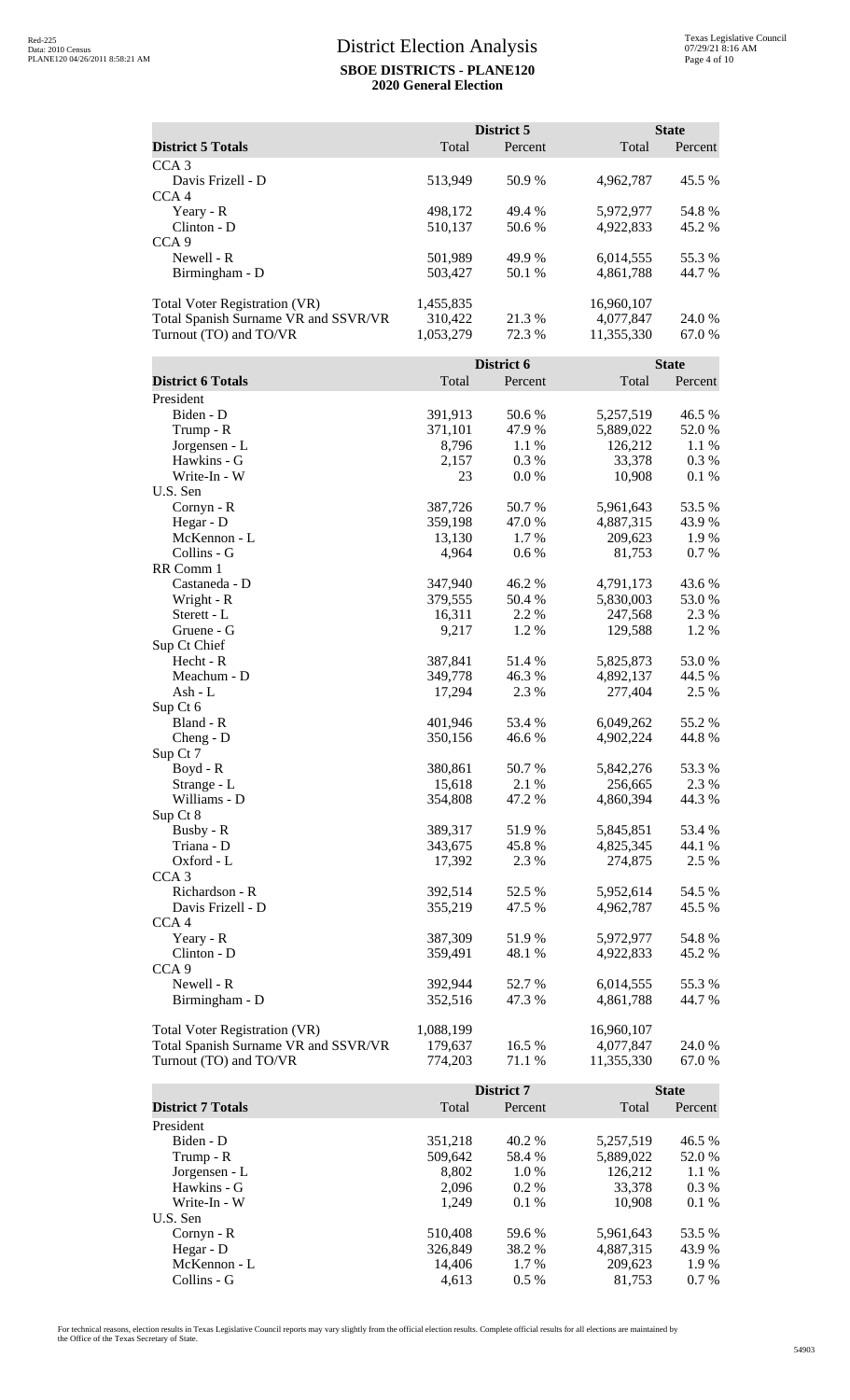|                                      | District 7 |            |            | <b>State</b> |  |
|--------------------------------------|------------|------------|------------|--------------|--|
| <b>District 7 Totals</b>             | Total      | Percent    | Total      | Percent      |  |
| RR Comm 1                            |            |            |            |              |  |
| Castaneda - D                        | 318,123    | 37.6 %     | 4,791,173  | 43.6 %       |  |
| Wright - R                           | 503,301    | 59.5 %     | 5,830,003  | 53.0%        |  |
| Sterett - L                          | 16,422     | 1.9%       | 247,568    | 2.3 %        |  |
| Gruene - G                           | 7,374      | 0.9%       | 129,588    | 1.2%         |  |
| Sup Ct Chief                         |            |            |            |              |  |
| $Hecht - R$                          | 501,224    | 59.2 %     | 5,825,873  | 53.0 %       |  |
| Meachum - D                          | 327,032    | 38.7%      | 4,892,137  | 44.5 %       |  |
| Ash - $L$                            | 17,860     | 2.1 %      | 277,404    | 2.5 %        |  |
| Sup Ct 6                             |            |            |            |              |  |
| Bland - R                            | 515,631    | 61.2%      | 6,049,262  | 55.2%        |  |
| Cheng - D                            | 326,610    | 38.8%      | 4,902,224  | 44.8%        |  |
| Sup Ct 7                             |            |            |            |              |  |
| Boyd - R                             | 501,684    | 59.5 %     | 5,842,276  | 53.3%        |  |
| Strange - L                          | 16,853     | 2.0 %      | 256,665    | 2.3 %        |  |
| Williams - D                         | 324,653    | 38.5%      | 4,860,394  | 44.3 %       |  |
| Sup Ct 8                             |            |            |            |              |  |
| Busby - R                            | 503,911    | 59.8%      | 5,845,851  | 53.4 %       |  |
| Triana - D                           | 319,731    | 38.0%      | 4,825,345  | 44.1 %       |  |
| Oxford - L                           | 18,781     | 2.2 %      | 274,875    | 2.5 %        |  |
| CCA <sub>3</sub>                     |            |            |            |              |  |
| Richardson - R                       | 510,446    | 60.8%      | 5,952,614  | 54.5 %       |  |
| Davis Frizell - D                    | 329,672    | 39.2 %     | 4,962,787  | 45.5 %       |  |
| CCA <sub>4</sub>                     |            |            |            |              |  |
| Yeary - R                            | 510,997    | 60.9%      | 5,972,977  | 54.8%        |  |
| Clinton - D                          | 327,683    | 39.1 %     | 4,922,833  | 45.2 %       |  |
| CCA <sub>9</sub>                     |            |            |            |              |  |
| Newell - R                           | 513,981    | 61.4%      | 6,014,555  | 55.3%        |  |
| Birmingham - D                       | 323,287    | 38.6%      | 4,861,788  | 44.7 %       |  |
| <b>Total Voter Registration (VR)</b> | 1,251,028  |            | 16,960,107 |              |  |
| Total Spanish Surname VR and SSVR/VR | 162,180    | 13.0 %     | 4,077,847  | 24.0 %       |  |
| Turnout (TO) and TO/VR               | 875,782    | 70.0%      | 11,355,330 | 67.0%        |  |
|                                      |            | District 8 |            | <b>State</b> |  |

|                          |         | LISUICI 0 |           | state   |  |
|--------------------------|---------|-----------|-----------|---------|--|
| <b>District 8 Totals</b> | Total   | Percent   | Total     | Percent |  |
| President                |         |           |           |         |  |
| Biden - D                | 307,826 | 36.3%     | 5,257,519 | 46.5 %  |  |
| Trump - R                | 526,425 | 62.2%     | 5,889,022 | 52.0%   |  |
| Jorgensen - L            | 10,229  | 1.2%      | 126,212   | 1.1 %   |  |
| Hawkins - G              | 2,164   | 0.3 %     | 33,378    | 0.3%    |  |
| Write-In - W             | 290     | 0.0 %     | 10,908    | 0.1 %   |  |
| U.S. Sen                 |         |           |           |         |  |
| Cornyn - R               | 529,160 | 63.3 %    | 5,961,643 | 53.5 %  |  |
| Hegar - D                | 285,977 | 34.2 %    | 4,887,315 | 43.9%   |  |
| McKennon - L             | 16,164  | 1.9%      | 209,623   | 1.9%    |  |
| Collins - G              | 4,886   | 0.6 %     | 81,753    | 0.7 %   |  |
| RR Comm 1                |         |           |           |         |  |
| Castaneda - D            | 278,795 | 33.8%     | 4,791,173 | 43.6%   |  |
| Wright - R               | 519,267 | 62.9%     | 5,830,003 | 53.0%   |  |
| Sterett - L              | 19,006  | 2.3 %     | 247,568   | 2.3 %   |  |
| Gruene - G               | 8,332   | 1.0%      | 129,588   | 1.2%    |  |
| Sup Ct Chief             |         |           |           |         |  |
| Hecht - R                | 522,787 | 63.2%     | 5,825,873 | 53.0%   |  |
| Meachum - D              | 283,795 | 34.3 %    | 4,892,137 | 44.5 %  |  |
| $Ash - L$                | 20,108  | 2.4 %     | 277,404   | 2.5 %   |  |
| Sup Ct 6                 |         |           |           |         |  |
| Bland - R                | 540,055 | 65.5%     | 6,049,262 | 55.2 %  |  |
| $Cheng - D$              | 283,904 | 34.5 %    | 4,902,224 | 44.8%   |  |
| Sup Ct 7                 |         |           |           |         |  |
| Boyd - R                 | 522,588 | 63.4 %    | 5,842,276 | 53.3%   |  |
| Strange - L              | 18,636  | 2.3 %     | 256,665   | 2.3 %   |  |
| Williams - D             | 282,894 | 34.3 %    | 4,860,394 | 44.3 %  |  |
| Sup Ct 8                 |         |           |           |         |  |
| Busby - R                | 524,926 | 63.8%     | 5,845,851 | 53.4 %  |  |
| Triana - D               | 278,791 | 33.9 %    | 4,825,345 | 44.1 %  |  |
| Oxford - L               | 19,669  | 2.4 %     | 274,875   | 2.5 %   |  |
| CCA <sub>3</sub>         |         |           |           |         |  |
| Richardson - R           | 532,416 | 64.9%     | 5,952,614 | 54.5 %  |  |
| Davis Frizell - D        | 288,246 | 35.1 %    | 4,962,787 | 45.5 %  |  |
| CCA <sub>4</sub>         |         |           |           |         |  |
| Yeary - R                | 533,235 | 65.1 %    | 5,972,977 | 54.8 %  |  |
| Clinton - D              | 286,226 | 34.9%     | 4,922,833 | 45.2 %  |  |

For technical reasons, election results in Texas Legislative Council reports may vary slightly from the official election results. Complete official results for all elections are maintained by<br>the Office of the Texas Secre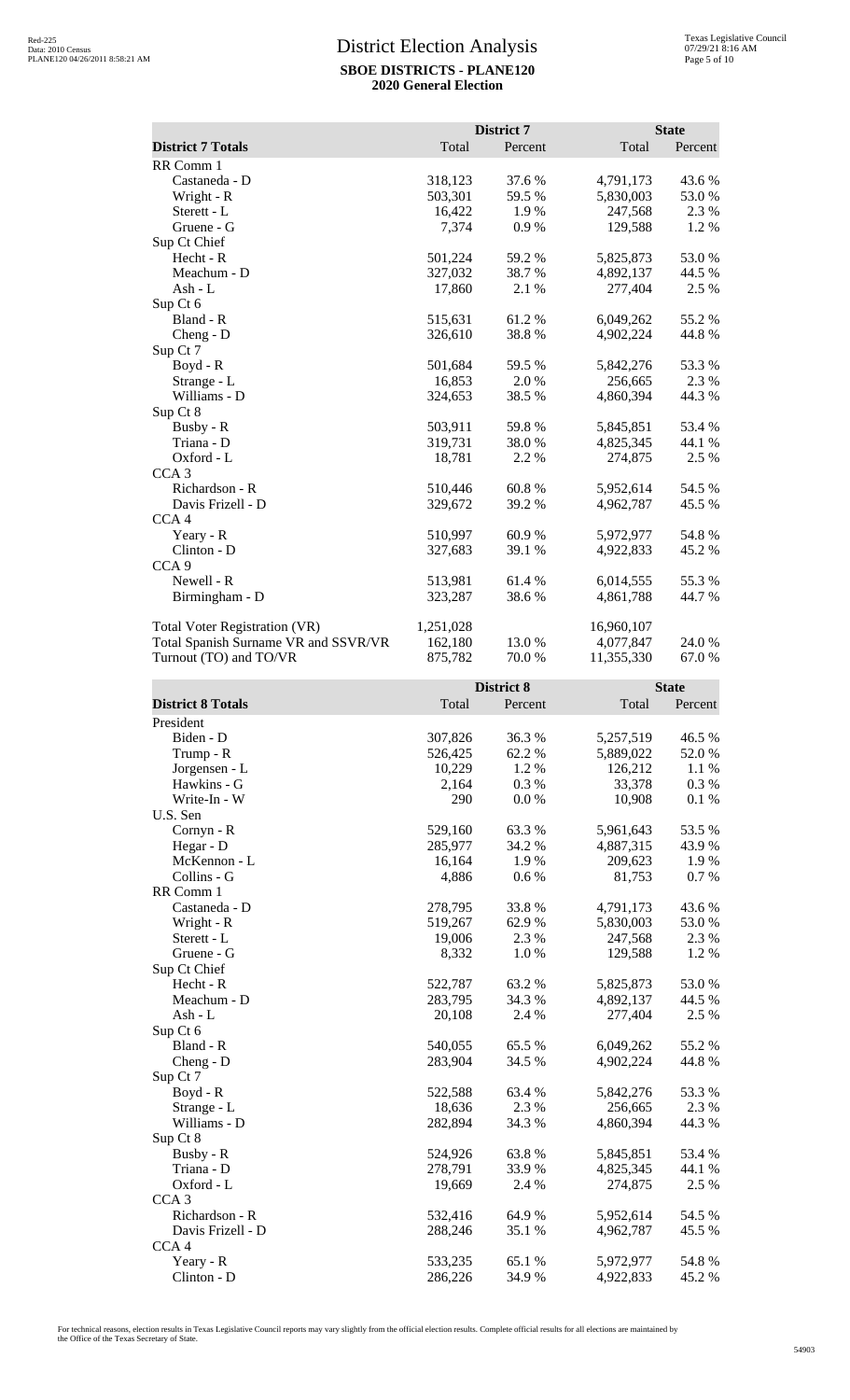|                                                                |                   | District 8        |                         | <b>State</b>    |
|----------------------------------------------------------------|-------------------|-------------------|-------------------------|-----------------|
| <b>District 8 Totals</b>                                       | Total             | Percent           | Total                   | Percent         |
| CCA <sub>9</sub>                                               |                   |                   |                         |                 |
| Newell - R                                                     | 535,451           | 65.4 %            | 6,014,555               | 55.3%           |
| Birmingham - D                                                 | 283,095           | 34.6 %            | 4,861,788               | 44.7 %          |
| <b>Total Voter Registration (VR)</b>                           | 1,213,488         |                   | 16,960,107              |                 |
| Total Spanish Surname VR and SSVR/VR                           | 196,560           | 16.2%             | 4,077,847               | 24.0 %          |
| Turnout (TO) and TO/VR                                         | 846,961           | 69.8%             | 11,355,330              | 67.0%           |
|                                                                |                   | <b>District 9</b> |                         | <b>State</b>    |
| <b>District 9 Totals</b>                                       | Total             | Percent           | Total                   | Percent         |
| President                                                      |                   |                   |                         |                 |
| Biden - D                                                      | 196,720           | 25.1 %            | 5,257,519               | 46.5 %          |
| Trump - R                                                      | 577,419           | 73.7%             | 5,889,022               | 52.0%           |
| Jorgensen - L                                                  | 7,281             | 0.9%              | 126,212                 | 1.1 %           |
| Hawkins - G                                                    | 1,597             | 0.2 %             | 33,378                  | 0.3 %           |
| Write-In - W                                                   | 659               | 0.1 %             | 10,908                  | 0.1 %           |
| U.S. Sen                                                       | 573,933           | 73.9%             |                         |                 |
| Cornyn - R<br>Hegar - D                                        | 187,362           | 24.1 %            | 5,961,643<br>4,887,315  | 53.5 %<br>43.9% |
| McKennon - L                                                   | 11,555            | 1.5 %             | 209,623                 | 1.9%            |
| Collins - G                                                    | 3,604             | 0.5 %             | 81,753                  | 0.7%            |
| RR Comm 1                                                      |                   |                   |                         |                 |
| Castaneda - D                                                  | 179,469           | 23.3 %            | 4,791,173               | 43.6 %          |
| Wright - R                                                     | 571,086           | 74.2 %            | 5,830,003               | 53.0%           |
| Sterett - L                                                    | 14,747            | 1.9%              | 247,568                 | 2.3 %           |
| Gruene - G                                                     | 4,679             | $0.6\,\%$         | 129,588                 | 1.2%            |
| Sup Ct Chief                                                   |                   |                   |                         |                 |
| Hecht - R                                                      | 567,353           | 73.7 %            | 5,825,873               | 53.0%           |
| Meachum - D                                                    | 187,917           | 24.4 %            | 4,892,137               | 44.5 %          |
| Ash - L                                                        | 14,977            | 1.9%              | 277,404                 | 2.5 %           |
| Sup Ct 6                                                       |                   |                   |                         |                 |
| Bland - R                                                      | 581,676           | 75.7%             | 6,049,262               | 55.2 %          |
| Cheng - D                                                      | 186,228           | 24.3 %            | 4,902,224               | 44.8%           |
| Sup Ct 7                                                       |                   |                   |                         |                 |
| Boyd - R                                                       | 569,836           | 74.1 %            | 5,842,276               | 53.3 %          |
| Strange - L<br>Williams - D                                    | 13,942            | 1.8%              | 256,665                 | 2.3 %           |
| Sup Ct 8                                                       | 185,027           | 24.1 %            | 4,860,394               | 44.3 %          |
| Busby - R                                                      | 571,023           | 74.4 %            | 5,845,851               | 53.4 %          |
| Triana - D                                                     | 181,336           | 23.6 %            | 4,825,345               | 44.1 %          |
| Oxford - L                                                     | 15,217            | 2.0%              | 274,875                 | 2.5 %           |
| CCA <sub>3</sub>                                               |                   |                   |                         |                 |
| Richardson - R                                                 | 576,523           | 75.2 %            | 5,952,614               | 54.5 %          |
| Davis Frizell - D                                              | 190,059           | 24.8%             | 4,962,787               | 45.5 %          |
| CCA <sub>4</sub>                                               |                   |                   |                         |                 |
| Yeary - R                                                      | 578,129           | 75.5 %            | 5,972,977               | 54.8%           |
| Clinton - D                                                    | 187,433           | 24.5 %            | 4,922,833               | 45.2 %          |
| CCA <sub>9</sub>                                               |                   |                   |                         |                 |
| Newell - R                                                     | 579,144           | 75.7%             | 6,014,555               | 55.3%           |
| Birmingham - D                                                 | 186,014           | 24.3 %            | 4,861,788               | 44.7 %          |
|                                                                |                   |                   |                         |                 |
| <b>Total Voter Registration (VR)</b>                           | 1,162,512         |                   | 16,960,107              |                 |
| Total Spanish Surname VR and SSVR/VR<br>Turnout (TO) and TO/VR | 78,300<br>786,243 | 6.7%<br>67.6%     | 4,077,847<br>11,355,330 | 24.0 %          |
|                                                                |                   |                   |                         | 67.0 %          |
|                                                                |                   | District 10       |                         | <b>State</b>    |
| <b>District 10 Totals</b>                                      | Total             | Percent           | Total                   | Percent         |
| President                                                      |                   |                   |                         |                 |
| Biden - D                                                      | 440,594           | 48.7%             | 5,257,519               | 46.5 %          |
| Trump - R                                                      | 445,355           | 49.3%             | 5,889,022               | 52.0 %          |
| Jorgensen - L                                                  | 13,065            | 1.4 %             | 126,212                 | 1.1 %           |
| Hawkins - G                                                    | 2,609             | 0.3%              | 33,378                  | 0.3 %           |
| Write-In - W                                                   | 2,462             | 0.3%              | 10,908                  | 0.1%            |
| U.S. Sen                                                       |                   |                   |                         |                 |

Cornyn - R<br>
Hegar - D<br>
413,566 46.5 % 5,961,643 53.5 % 6,887,315 43.9 % Hegar - D 413,566 46.5 % 4,887,315 43.9 % McKennon - L<br>
McKennon - L<br>
Collins - G<br>
Collins - G<br>
Collins - C<br>
Collins - C<br>
Collins - C<br>
Collins - C<br>
Collins - C<br>
Collins - C<br>
Collins - C<br>
Collins - C<br>
Collins - C<br>
Collins - C<br>
Collins - C<br>
Collins - C<br>
Collins - C<br> Collins - G  $4,947$  0.6 % 81,753 0.7 %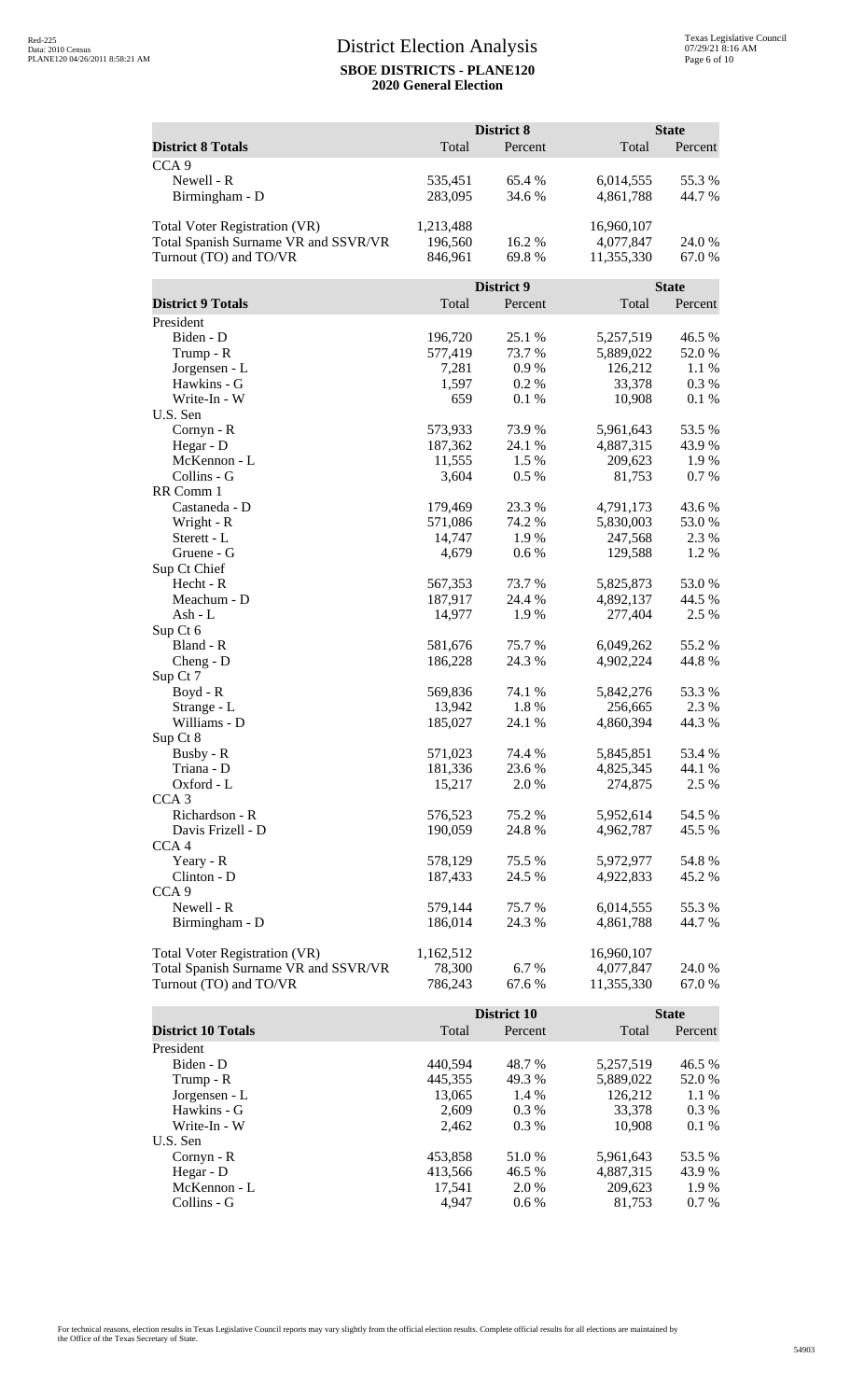|                                      |                    | District 10 |                        | <b>State</b>    |
|--------------------------------------|--------------------|-------------|------------------------|-----------------|
| <b>District 10 Totals</b>            | Total              | Percent     | Total                  | Percent         |
| RR Comm 1                            |                    |             |                        |                 |
|                                      | 394,332            | 45.0%       |                        |                 |
| Castaneda - D<br>Wright - R          | 445,487            | 50.8%       | 4,791,173<br>5,830,003 | 43.6 %<br>53.0% |
| Sterett - L                          | 24,251             | 2.8%        | 247,568                | 2.3 %           |
| Gruene - G                           | 12,044             |             |                        |                 |
|                                      |                    | 1.4 %       | 129,588                | 1.2 %           |
| Sup Ct Chief<br>Hecht - R            |                    |             | 5,825,873              |                 |
| Meachum - D                          | 440,136<br>403,595 | 50.6%       |                        | 53.0%<br>44.5 % |
|                                      |                    | 46.4 %      | 4,892,137              |                 |
| Ash - L                              | 25,620             | 2.9%        | 277,404                | 2.5 %           |
| Sup Ct 6                             |                    |             |                        |                 |
| Bland - R                            | 465,624            | 53.4 %      | 6,049,262              | 55.2 %          |
| Cheng - D                            | 406,192            | 46.6 %      | 4,902,224              | 44.8%           |
| Sup Ct 7                             |                    |             |                        |                 |
| Boyd - R                             | 445,811            | 51.2 %      | 5,842,276              | 53.3 %          |
| Strange - L                          | 23,857             | 2.7 %       | 256,665                | 2.3 %           |
| Williams - D                         | 401,689            | 46.1 %      | 4,860,394              | 44.3 %          |
| Sup Ct 8                             |                    |             |                        |                 |
| Busby - R                            | 446,330            | 51.3%       | 5,845,851              | 53.4 %          |
| Triana - D                           | 398,043            | 45.7 %      | 4,825,345              | 44.1 %          |
| Oxford - L                           | 25,784             | 3.0 %       | 274,875                | 2.5 %           |
| CCA <sub>3</sub>                     |                    |             |                        |                 |
| Richardson - R                       | 456,410            | 52.6%       | 5,952,614              | 54.5 %          |
| Davis Frizell - D                    | 410,475            | 47.4 %      | 4,962,787              | 45.5 %          |
| CCA <sub>4</sub>                     |                    |             |                        |                 |
| Yeary - R                            | 458,106            | 53.0%       | 5,972,977              | 54.8%           |
| Clinton - D                          | 406,790            | 47.0 %      | 4,922,833              | 45.2 %          |
| CCA <sub>9</sub>                     |                    |             |                        |                 |
| Newell - R                           | 461,810            | 53.5 %      | 6,014,555              | 55.3%           |
| Birmingham - D                       | 401,872            | 46.5 %      | 4,861,788              | 44.7 %          |
|                                      |                    |             |                        |                 |
| Total Voter Registration (VR)        | 1,284,068          |             | 16,960,107             |                 |
| Total Spanish Surname VR and SSVR/VR | 167,837            | 13.1 %      | 4,077,847              | 24.0 %          |
| Turnout (TO) and TO/VR               | 906,289            | 70.6%       | 11,355,330             | 67.0%           |
|                                      |                    | District 11 |                        | <b>State</b>    |
| <b>District 11 Totals</b>            | Total              | Percent     | Total                  | Percent         |
| President                            |                    |             |                        |                 |
|                                      |                    |             |                        |                 |
| Biden - D                            | 383,185            | 44.1 %      | 5,257,519              | 46.5 %          |
| Trump - R                            | 472,594            | 54.3 %      | 5,889,022              | 52.0 %          |
| Jorgensen - L                        | 11,141             | 1.3 %       | 126,212                | 1.1 %           |
| Hawkins - G                          | 2,527              | 0.3%        | 33,378                 | 0.3 %           |
| Write-In - W                         | 339                | 0.0 %       | 10,908                 | 0.1 %           |
| U.S. Sen                             |                    |             |                        |                 |
| $Cornyn - R$                         | 488,527            | 56.5 %      | 5,961,643              | 53.5 %          |
| Hegar - D                            | 352,947            | 40.8%       | 4,887,315              | 43.9%           |
| McKennon - L                         | 17,138             | 2.0 %       | 209,623                | 1.9 %           |
| Collins - G                          | 5,730              | 0.7 %       | 81,753                 | 0.7%            |
| RR Comm 1                            |                    |             |                        |                 |
| Castaneda - D                        | 340,903            | 39.9%       | 4,791,173              | 43.6 %          |
| Wright - R                           | 483,572            | 56.6%       | 5,830,003              | 53.0%           |
| Sterett - L                          | 21,094             | $2.5~\%$    | 247,568                | 2.3 %           |
| Gruene - G                           | 9,321              | 1.1 %       | 129,588                | 1.2 %           |
| Sup Ct Chief                         |                    |             |                        |                 |
| Hecht - R                            | 481,069            | 56.2%       | 5,825,873              | 53.0%           |
| Meachum - D                          | 351,977            | 41.1 %      | 4,892,137              | 44.5 %          |
| Ash - L                              | 22,476             | 2.6 %       | 277,404                | 2.5 %           |

Strange - L<br>
Williams - D<br>
21,827 2.6 % 256,665 2.3 %<br>
348,920 41.0 % 4,860,394 44.3 %

Busby - R 182,229 56.8 % 5,845,851 53.4 % Triana - D 344,392 40.5 % 4,825,345 44.1 % Oxford - L 23,031 2.7 % 274,875 2.5 %

Richardson - R<br>
Davis Frizell - D<br>
258,553 42.3 % 4,962,787 45.5 %

Yeary - R<br>
Clinton - D<br>
253,614<br>
253,614<br>
41.8 %<br>
493,020<br>
41.8 %<br>
4,922,833<br>
45.2 %

Davis Frizell - D 358,553 42.3 % 4,962,787

497,613 58.4 % 6,049,262 55.2 %<br>354,503 41.6 % 4,902,224 44.8 %

480,978 56.5 % 5,842,276 53.3 %<br>21,827 2.6 % 256,665 2.3 %

Williams - D 348,920

Sup Ct 6

Sup Ct 8

CCA 3

CCA 4

Clinton - D

Cheng - D Sup Ct 7<br>Boyd - R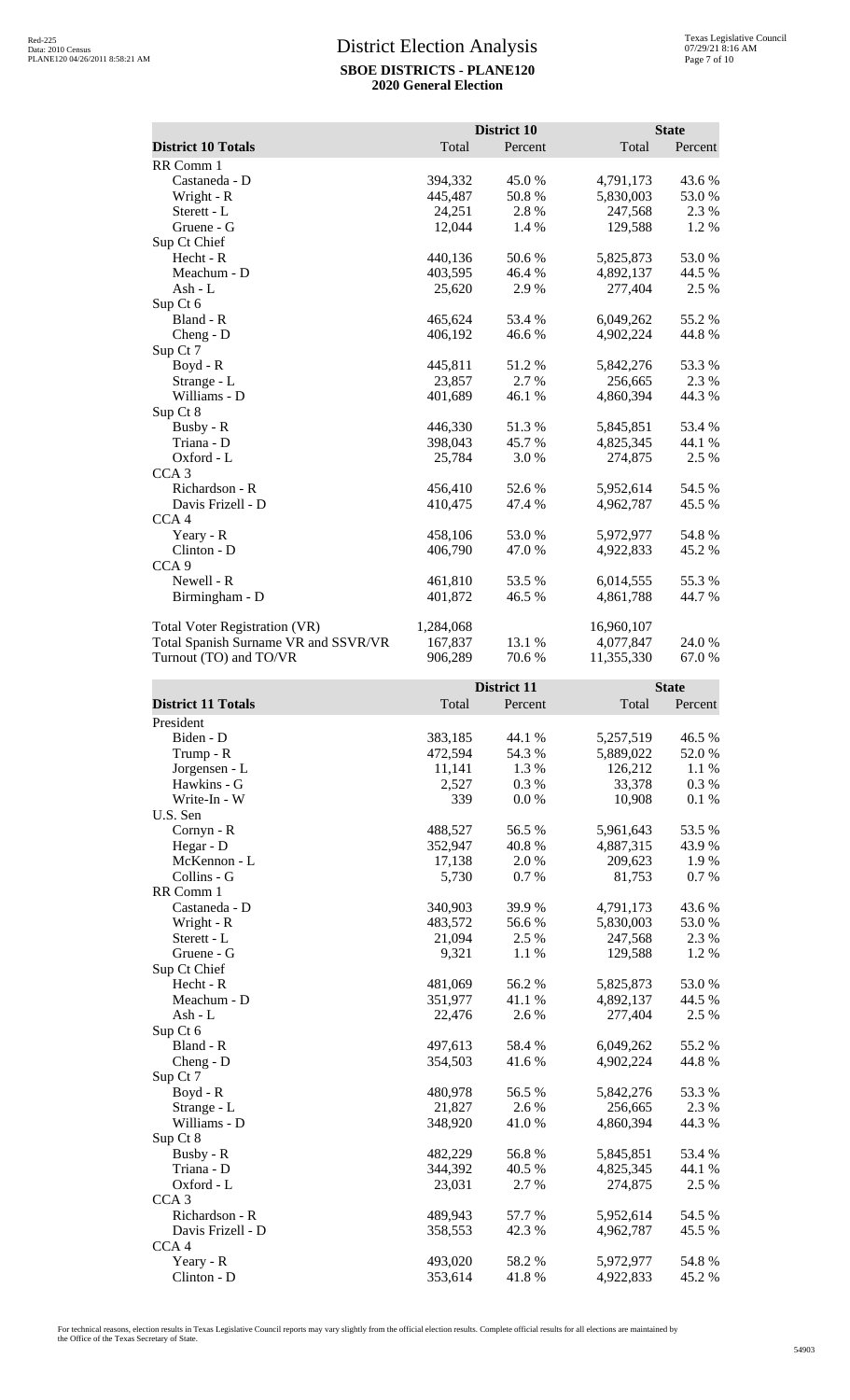|                                      |                  | District 11     |                      | <b>State</b>    |
|--------------------------------------|------------------|-----------------|----------------------|-----------------|
| <b>District 11 Totals</b>            | Total            | Percent         | Total                | Percent         |
| CCA <sub>9</sub>                     |                  |                 |                      |                 |
| Newell - R                           | 495,042          | 58.6%           | 6,014,555            | 55.3 %          |
| Birmingham - D                       | 349,907          | 41.4%           | 4,861,788            | 44.7%           |
|                                      |                  |                 |                      |                 |
| Total Voter Registration (VR)        | 1,220,262        |                 | 16,960,107           |                 |
| Total Spanish Surname VR and SSVR/VR | 148,362          | 12.2 %          | 4,077,847            | 24.0 %          |
| Turnout (TO) and TO/VR               | 871,298          | 71.4 %          | 11,355,330           | 67.0%           |
|                                      |                  |                 |                      |                 |
|                                      |                  | District 12     |                      | <b>State</b>    |
| <b>District 12 Totals</b>            | Total            | Percent         | Total                | Percent         |
| President<br>Biden - D               | 469,730          | 51.3%           | 5,257,519            | 46.5 %          |
| Trump - R                            | 429,676          | 47.0 %          | 5,889,022            | 52.0%           |
| Jorgensen - L                        | 11,148           | 1.2 %           | 126,212              | 1.1 %           |
| Hawkins - G                          | 2,687            | 0.3%            | 33,378               | 0.3%            |
| Write-In - W                         | 1,613            | 0.2%            | 10,908               | 0.1 %           |
| U.S. Sen                             |                  |                 |                      |                 |
| Cornyn - R                           | 456,279          | 50.5 %          | 5,961,643            | 53.5 %          |
| Hegar - D                            | 425,571          | 47.1 %          | 4,887,315            | 43.9%           |
| McKennon - L                         | 15,559           | 1.7 %           | 209,623              | 1.9%            |
| Collins - G                          | 6,002            | 0.7%            | 81,753               | 0.7%            |
| RR Comm 1                            |                  |                 |                      |                 |
| Castaneda - D                        | 416,386          | 46.8%           | 4,791,173            | 43.6 %          |
| Wright - R                           | 444,454          | 49.9%           | 5,830,003            | 53.0 %          |
| Sterett - L                          | 20,445           | 2.3 %           | 247,568              | 2.3 %           |
| Gruene - G                           | 9,229            | 1.0%            | 129,588              | 1.2%            |
| Sup Ct Chief<br>Hecht - R            | 450,010          | 50.4 %          | 5,825,873            | 53.0%           |
| Meachum - D                          | 421,160          | 47.2 %          | 4,892,137            | 44.5 %          |
| Ash - L                              | 20,906           | 2.3 %           | 277,404              | 2.5 %           |
| Sup Ct 6                             |                  |                 |                      |                 |
| Bland - R                            | 462,040          | 52.3 %          | 6,049,262            | 55.2 %          |
| Cheng - D                            | 421,622          | 47.7 %          | 4,902,224            | 44.8%           |
| Sup Ct 7                             |                  |                 |                      |                 |
| Boyd - R                             | 449,008          | 50.6%           | 5,842,276            | 53.3 %          |
| Strange - L                          | 19,487           | 2.2 %           | 256,665              | 2.3 %           |
| Williams - D                         | 418,838          | 47.2 %          | 4,860,394            | 44.3 %          |
| Sup Ct 8                             |                  |                 |                      |                 |
| Busby - R                            | 450,392          | 50.8%           | 5,845,851            | 53.4 %          |
| Triana - D                           | 413,955          | 46.7%<br>2.5 %  | 4,825,345            | 44.1 %          |
| Oxford - L<br>CCA <sub>3</sub>       | 21,735           |                 | 274,875              | 2.5 %           |
| Richardson - R                       | 455,707          | 51.7%           | 5,952,614            | 54.5 %          |
| Davis Frizell - D                    | 426,582          | 48.3%           | 4,962,787            | 45.5 %          |
| CCA <sub>4</sub>                     |                  |                 |                      |                 |
| Yeary - R                            | 457,765          | 51.9%           | 5,972,977            | 54.8%           |
| Clinton - D                          | 423,911          | 48.1 %          | 4,922,833            | 45.2 %          |
| CCA <sub>9</sub>                     |                  |                 |                      |                 |
| Newell - R                           | 460,532          | 52.4 %          | 6,014,555            | 55.3%           |
| Birmingham - D                       | 418,915          | 47.6 %          | 4,861,788            | 44.7 %          |
|                                      |                  |                 |                      |                 |
| Total Voter Registration (VR)        | 1,252,602        |                 | 16,960,107           |                 |
| Total Spanish Surname VR and SSVR/VR | 129,511          | 10.3 %          | 4,077,847            | 24.0 %          |
| Turnout (TO) and TO/VR               | 920,702          | 73.5 %          | 11,355,330           | 67.0 %          |
|                                      |                  |                 |                      |                 |
|                                      |                  | District 13     |                      | <b>State</b>    |
| <b>District 13 Totals</b>            | Total            | Percent         | Total                | Percent         |
| President                            |                  |                 |                      |                 |
| Biden - D                            | 401,190          | 74.7 %          | 5,257,519            | 46.5 %          |
| Trump - R<br>Jorgensen - L           | 128,910<br>4,669 | 24.0 %<br>0.9 % | 5,889,022<br>126,212 | 52.0 %<br>1.1 % |
| Hawkins - G                          | 2,474            | 0.5 %           | 33,378               | 0.3 %           |
| Write-In - W                         | 93               | $0.0\ \%$       | 10,908               | 0.1 %           |

Cornyn - R<br>
Hegar - D<br>
25.1 % 5,961,643 53.5 %<br>
383,417 72.0 % 4,887,315 43.9 % Hegar - D 383,417 72.0 % 4,887,315 43.9 % McKennon - L<br>
McKennon - L<br>
2009,623 1.9 % 209,623 1.9 % 201 % 201 % 201 % 201 % 201 % 201 % 201 % 201 % 201 % 201 % 201 % 201 % 201 % 20<br>
201 1.1 % 201 % 201 % 201 % 201 % 201 % 201 % 201 % 201 % 201 % 201 % 201 % 201 % 2 Collins - G  $5,726$   $1.1\%$   $81,753$   $0.7\%$ 

U.S. Sen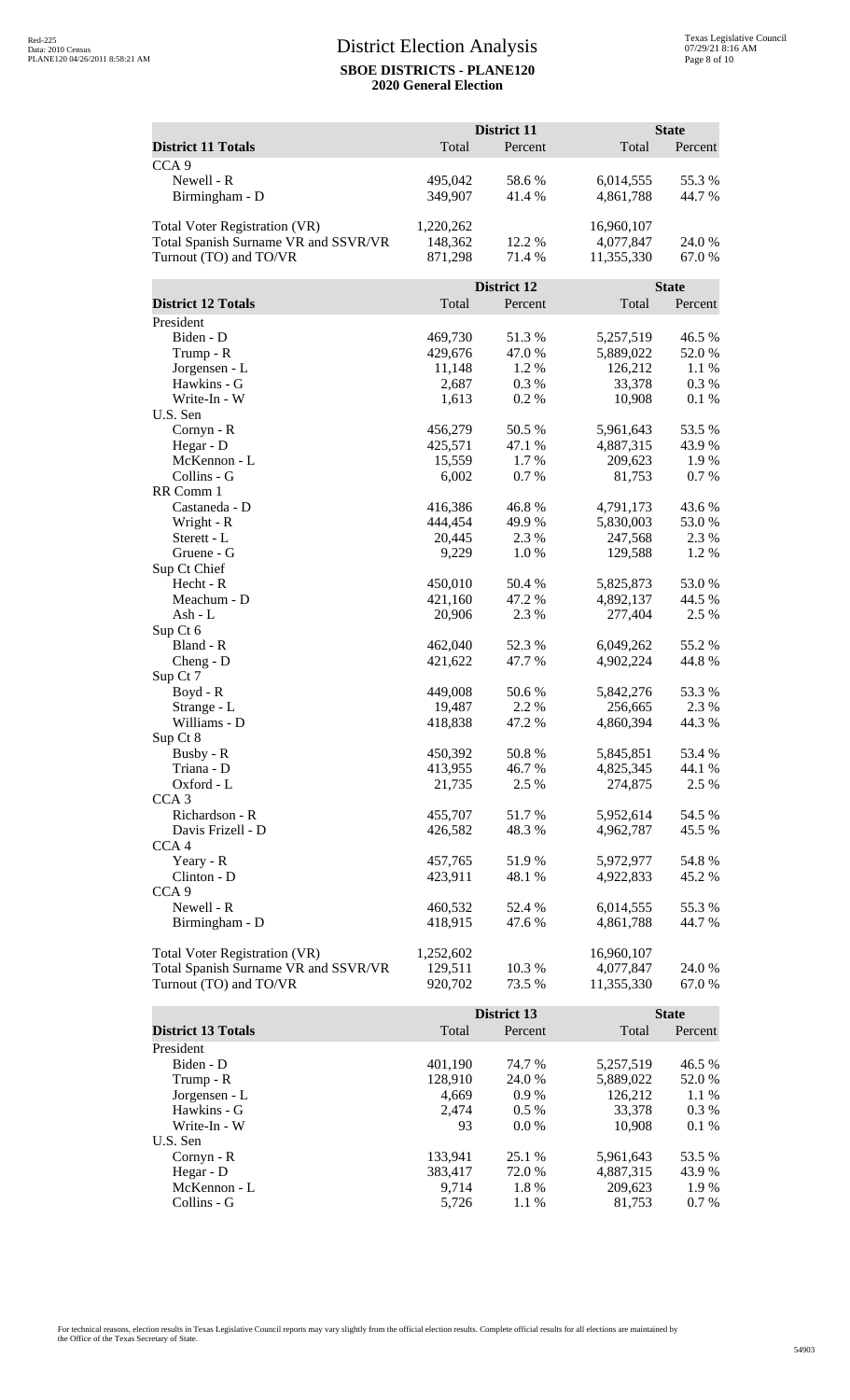|                                      |         | District 13 |            | <b>State</b>            |  |
|--------------------------------------|---------|-------------|------------|-------------------------|--|
| <b>District 13 Totals</b>            | Total   | Percent     | Total      | Percent                 |  |
| RR Comm 1                            |         |             |            |                         |  |
| Castaneda - D                        | 383,224 | 72.4 %      | 4,791,173  | 43.6 %                  |  |
| Wright - R                           | 128,318 | 24.2 %      | 5,830,003  | 53.0%                   |  |
| Sterett - L                          | 10,350  | 2.0 %       | 247,568    | 2.3 %                   |  |
| Gruene - G                           | 7,686   | 1.5 %       | 129,588    | 1.2%                    |  |
| Sup Ct Chief                         |         |             |            |                         |  |
| Hecht - R                            | 128,408 | 24.2 %      | 5,825,873  | 53.0%                   |  |
| Meachum - D                          | 388,555 | 73.3 %      | 4,892,137  | 44.5 %                  |  |
| Ash - L                              | 13,037  | 2.5 %       | 277,404    | 2.5 %                   |  |
| Sup Ct 6                             |         |             |            |                         |  |
| Bland - R                            | 135,725 | 25.7 %      | 6,049,262  | 55.2 %                  |  |
| Cheng - D                            | 393,173 | 74.3 %      | 4,902,224  | 44.8 %                  |  |
| Sup Ct 7                             |         |             |            |                         |  |
| Boyd - R                             | 128,577 | 24.3 %      | 5,842,276  | 53.3 %                  |  |
| Strange - L<br>Williams - D          | 11,548  | 2.2 %       | 256,665    | 2.3 %<br>44.3 %         |  |
| Sup Ct 8                             | 388,593 | 73.5 %      | 4,860,394  |                         |  |
| Busby - R                            | 128,268 | 24.3 %      | 5,845,851  | 53.4 %                  |  |
| Triana - D                           | 387,019 | 73.4 %      | 4,825,345  | 44.1 %                  |  |
| Oxford - L                           | 11,839  | 2.2 %       | 274,875    | 2.5 %                   |  |
| CCA <sub>3</sub>                     |         |             |            |                         |  |
| Richardson - R                       | 131,537 | 24.9 %      | 5,952,614  | 54.5 %                  |  |
| Davis Frizell - D                    | 395,817 | 75.1 %      | 4,962,787  | 45.5 %                  |  |
| CCA <sub>4</sub>                     |         |             |            |                         |  |
| Yeary - R                            | 133,201 | 25.3 %      | 5,972,977  | 54.8%                   |  |
| Clinton - D                          | 392,956 | 74.7 %      | 4,922,833  | 45.2 %                  |  |
| CCA <sub>9</sub>                     |         |             |            |                         |  |
| Newell - R                           | 134,754 | 25.7%       | 6,014,555  | 55.3 %                  |  |
| Birmingham - D                       | 390,208 | 74.3 %      | 4,861,788  | 44.7 %                  |  |
| <b>Total Voter Registration (VR)</b> | 894,672 |             | 16,960,107 |                         |  |
| Total Spanish Surname VR and SSVR/VR | 227,439 | 25.4 %      | 4,077,847  | 24.0%                   |  |
| Turnout (TO) and TO/VR               | 540,028 | 60.4 %      | 11,355,330 | 67.0%                   |  |
|                                      |         | District 14 |            |                         |  |
| <b>District 14 Totals</b>            | Total   | Percent     | Total      | <b>State</b><br>Percent |  |
| President                            |         |             |            |                         |  |
| Biden - D                            | 310,738 | 34.7 %      | 5,257,519  | 46.5 %                  |  |
| Trump - R                            | 570,422 | 63.7%       | 5,889,022  | 52.0%                   |  |
| Jorgensen - L                        | 10,718  | 1.2 %       | 126,212    | 1.1 %                   |  |
| Hawkins - G                          | 2,174   | 0.2 %       | 33,378     | 0.3%                    |  |
| Write-In - W                         | 864     | 0.1%        | 10,908     | 0.1%                    |  |
| U.S. Sen                             |         |             |            |                         |  |
| Cornyn - R                           | 577,531 | 65.3%       | 5,961,643  | 53.5 %                  |  |
| Hegar - D                            | 284,364 | 32.1 %      | 4,887,315  | 43.9%                   |  |
|                                      |         |             |            |                         |  |

| President         |         |        |           |        |
|-------------------|---------|--------|-----------|--------|
| Biden - D         | 310,738 | 34.7 % | 5,257,519 | 46.5 % |
| Trump - R         | 570,422 | 63.7 % | 5,889,022 | 52.0%  |
| Jorgensen - L     | 10,718  | 1.2 %  | 126,212   | 1.1 %  |
| Hawkins - G       | 2,174   | 0.2 %  | 33,378    | 0.3%   |
| Write-In - W      | 864     | 0.1 %  | 10,908    | 0.1%   |
| U.S. Sen          |         |        |           |        |
| Cornyn - R        | 577,531 | 65.3 % | 5,961,643 | 53.5 % |
| Hegar - D         | 284,364 | 32.1 % | 4,887,315 | 43.9%  |
| McKennon - L      | 17,151  | 1.9%   | 209,623   | 1.9%   |
| Collins - G       | 5,462   | 0.6 %  | 81,753    | 0.7%   |
| RR Comm 1         |         |        |           |        |
| Castaneda - D     | 270,490 | 31.1 % | 4,791,173 | 43.6%  |
| Wright - R        | 569,432 | 65.4 % | 5,830,003 | 53.0%  |
| Sterett - L       | 21,093  | 2.4 %  | 247,568   | 2.3 %  |
| Gruene - G        | 9,616   | 1.1 %  | 129,588   | 1.2%   |
| Sup Ct Chief      |         |        |           |        |
| Hecht - R         | 567,589 | 65.0%  | 5,825,873 | 53.0%  |
| Meachum - D       | 284,671 | 32.6%  | 4,892,137 | 44.5 % |
| Ash - L           | 20,926  | 2.4 %  | 277,404   | 2.5 %  |
| Sup Ct 6          |         |        |           |        |
| Bland - R         | 584,896 | 67.5 % | 6,049,262 | 55.2 % |
| $Cheng - D$       | 281,895 | 32.5 % | 4,902,224 | 44.8%  |
| Sup Ct 7          |         |        |           |        |
| Boyd - R          | 568,039 | 65.4 % | 5,842,276 | 53.3%  |
| Strange - L       | 20,113  | 2.3 %  | 256,665   | 2.3 %  |
| Williams - D      | 279,883 | 32.2 % | 4,860,394 | 44.3 % |
| Sup Ct 8          |         |        |           |        |
| Busby - R         | 569,995 | 65.7%  | 5,845,851 | 53.4 % |
| Triana - D        | 274,594 | 31.7%  | 4,825,345 | 44.1 % |
| Oxford - L        | 22,368  | 2.6 %  | 274,875   | 2.5 %  |
| CCA <sub>3</sub>  |         |        |           |        |
| Richardson - R    | 575,844 | 66.7%  | 5,952,614 | 54.5 % |
| Davis Frizell - D | 287,731 | 33.3 % | 4,962,787 | 45.5 % |
| CCA <sub>4</sub>  |         |        |           |        |
| Yeary - R         | 579,349 | 67.2 % | 5,972,977 | 54.8%  |

Clinton - D 282,564 32.8 % 4,922,833 45.2 %

For technical reasons, election results in Texas Legislative Council reports may vary slightly from the official election results. Complete official results for all elections are maintained by<br>the Office of the Texas Secre